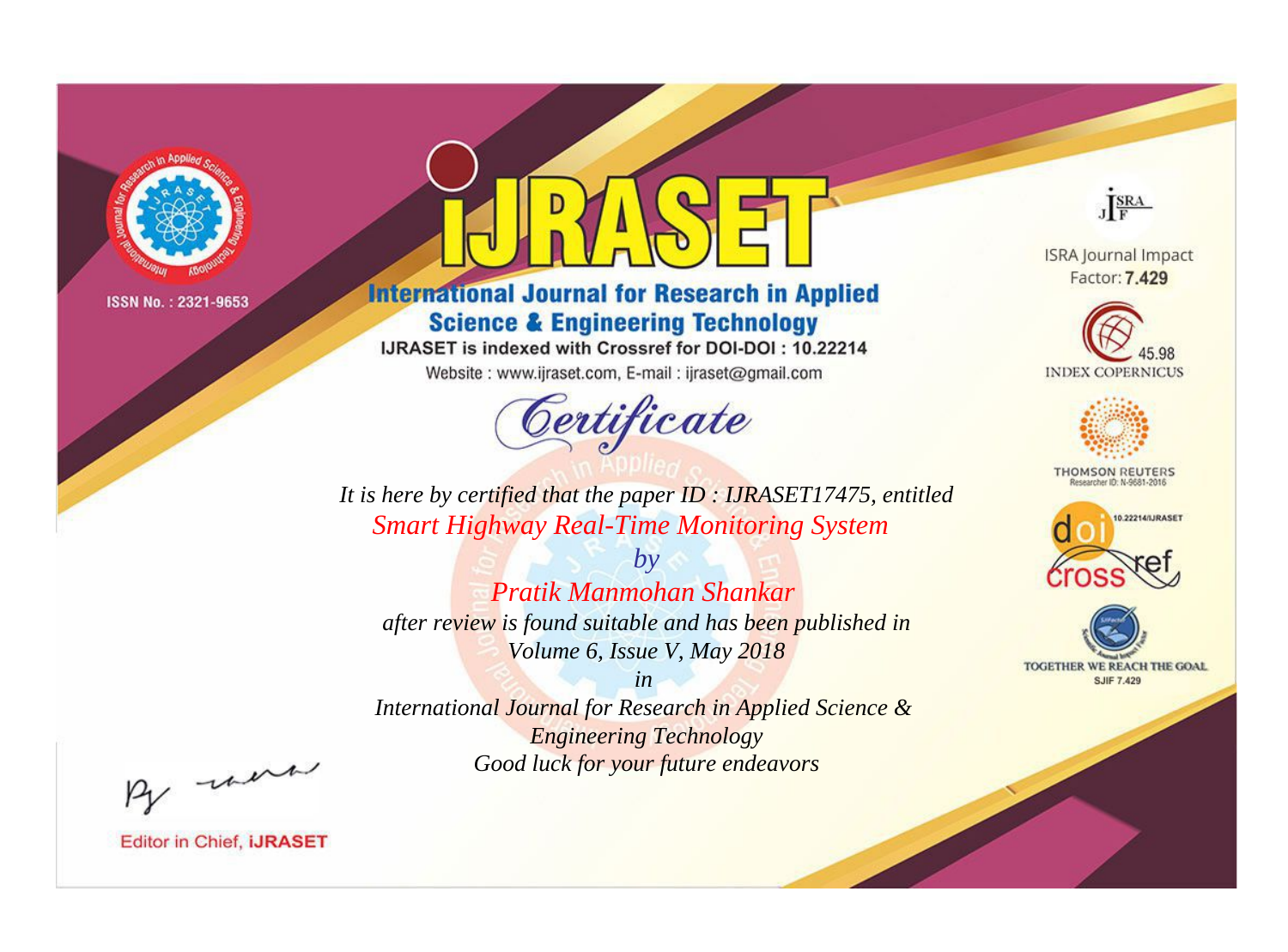

# **International Journal for Research in Applied Science & Engineering Technology**

IJRASET is indexed with Crossref for DOI-DOI: 10.22214

Website: www.ijraset.com, E-mail: ijraset@gmail.com



JERA

**ISRA Journal Impact** Factor: 7.429





**THOMSON REUTERS** 



TOGETHER WE REACH THE GOAL **SJIF 7.429** 

*It is here by certified that the paper ID : IJRASET17475, entitled Smart Highway Real-Time Monitoring System*

*Rahul Kale after review is found suitable and has been published in Volume 6, Issue V, May 2018*

*by*

*in* 

*International Journal for Research in Applied Science & Engineering Technology Good luck for your future endeavors*

By morn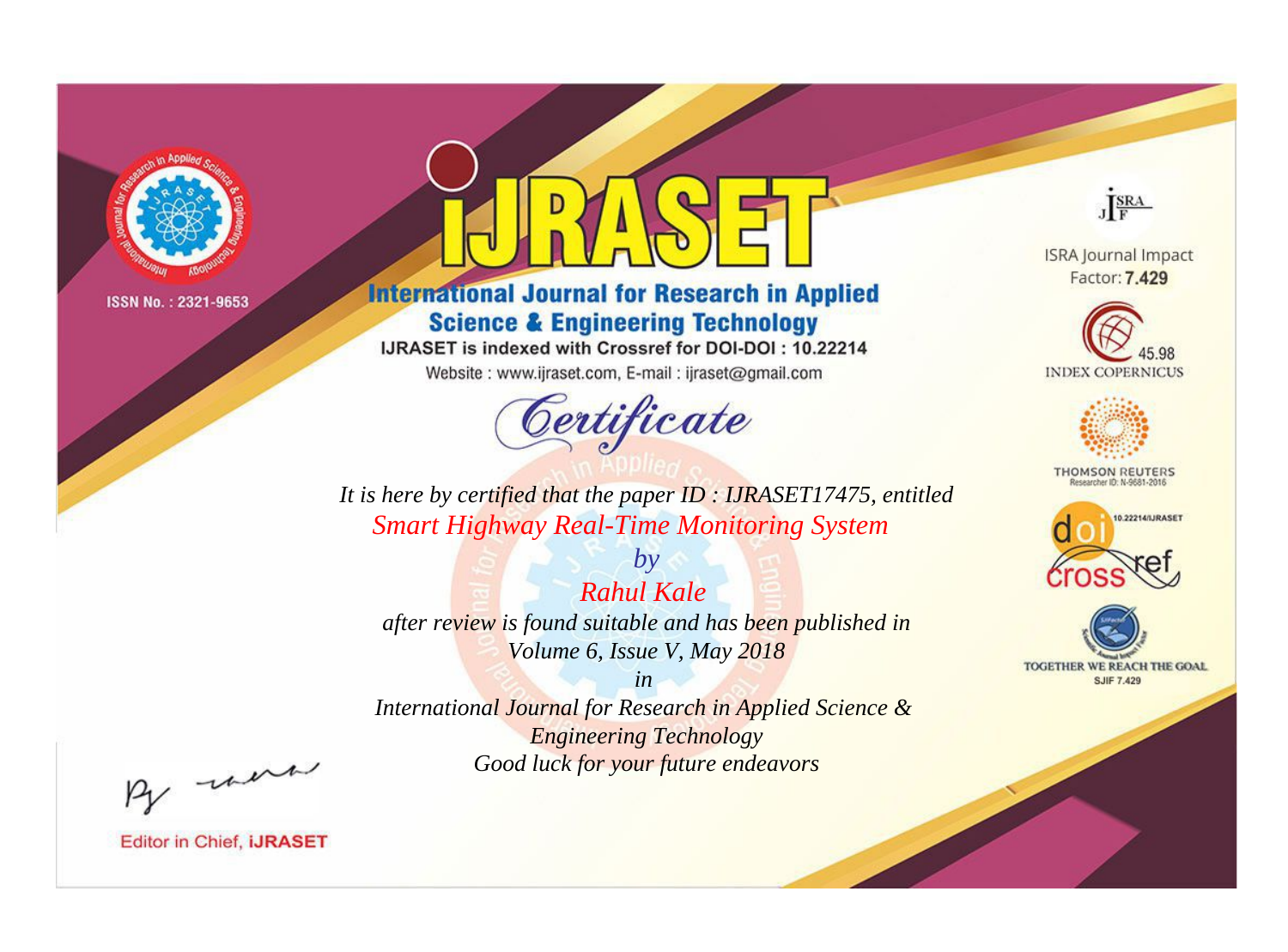

# **International Journal for Research in Applied Science & Engineering Technology**

IJRASET is indexed with Crossref for DOI-DOI: 10.22214

Website: www.ijraset.com, E-mail: ijraset@gmail.com



JERA

**ISRA Journal Impact** Factor: 7.429





**THOMSON REUTERS** 



TOGETHER WE REACH THE GOAL **SJIF 7.429** 

*It is here by certified that the paper ID : IJRASET17475, entitled Smart Highway Real-Time Monitoring System*

*Sachin Veeranna after review is found suitable and has been published in Volume 6, Issue V, May 2018*

*by*

*in* 

*International Journal for Research in Applied Science & Engineering Technology Good luck for your future endeavors*

By morn